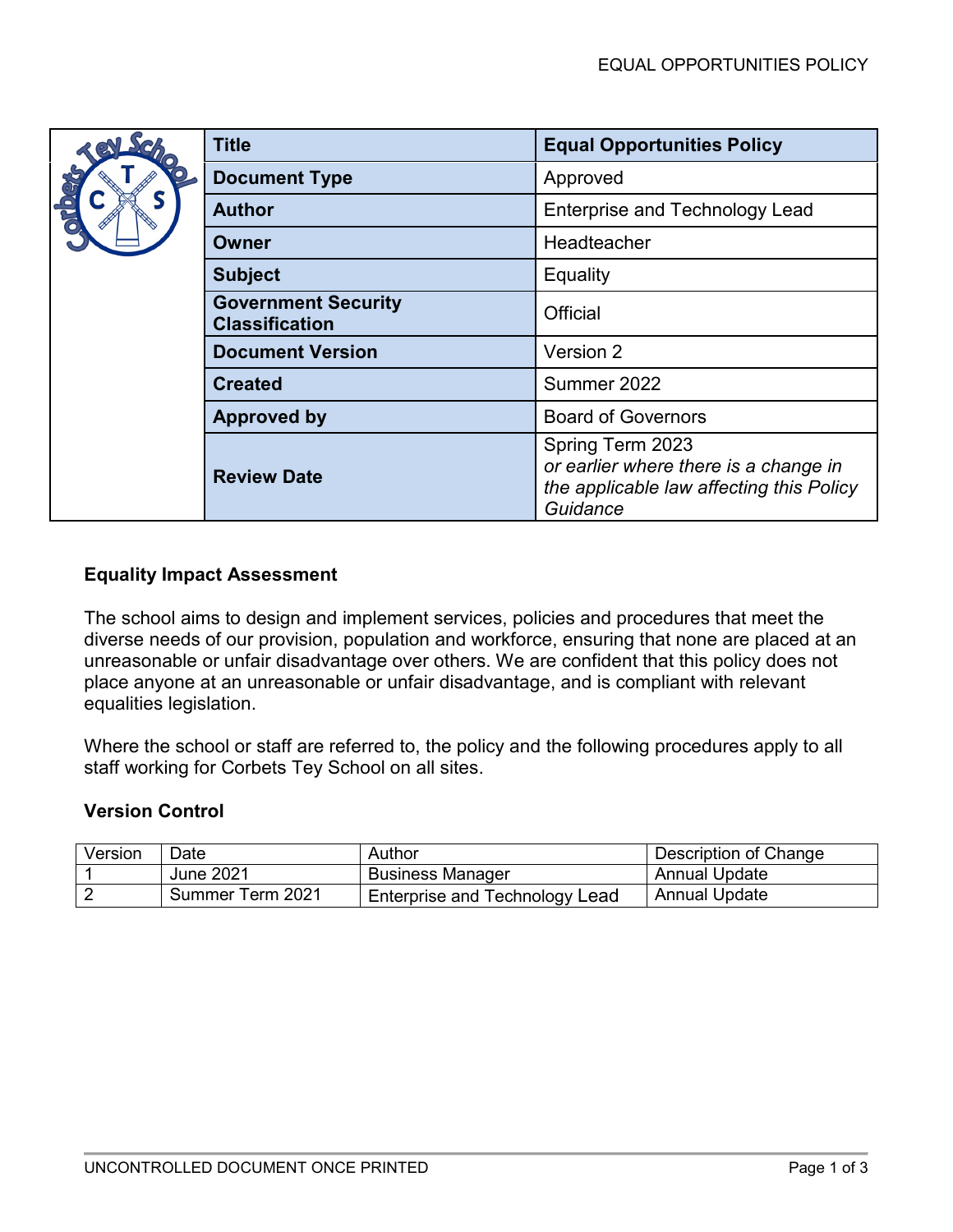### **Introduction**

This policy applies to students and all adults working in the school on a paid or voluntary basis, in the context of their attitudes and behaviour towards the rest of the school community, the provision made for students' education and development within the school and the furtherance of the spiritual, moral, social and cultural wellbeing of all in the school.

### **Aims of this Policy**

The overall aim of this policy is to ensure that all students at Corbets Tey School have:

- Access to a curriculum appropriate to their individual needs
- Entitlement to the National Curriculum at an appropriate level
- The opportunity to develop a respect and appreciation of other people and themselves, irrespective of colour, culture, sex, origin or ability.

The above statement is made bearing in mind that whilst every effort will be made to include all students in all appropriate educational, social and developmental activities, particular physical and/or learning difficulties may preclude individuals from certain activities and experiences for medical or safety reasons.

- 1. Discrimination on the basis of colour, culture, sex, origin or ability is unacceptable in this school. Where discrimination in terms of behaviour and attitude towards individuals is found to have occurred or/is occurring, the problem will be addressed through the school pastoral system.
- 2. Curriculum entitlement, content and resources, will be monitored (by teaching staff and by senior management) for elements of discrimination, bias and stereotyping.
- 3. All members of the school will endeavour and maintain a caring and happy environment wherein everyone is valued and encouraged to value and respect each other as individuals. Positive social behaviour will be developed through social competence and social skills activities. This will include group and individual counselling.
- 4. The school acknowledges the wide diversity of British Society and will endeavour to impart to students an appreciation of the positive contribution made to society by the various cultural and social groups it contains. The common elements and values of our multiple societies will be emphasised rather than highlighting conflicting areas. The curriculum will address this as and when appropriate.
- 5. It is the responsibility of all members of staff to work within this policy and promote equal opportunities. This will be made clear to all present and new members of staff. All members of staff will be given access to this policy and other school policies on the school shared 'T' drive. Students and volunteers on placement will be made aware of this policy during their induction to the School.

#### **In pursuing the aim of the Equal Opportunities Policy, the school will assess and develop:**

1. Appropriate means of access to learning and recreation areas for all students. This includes specialist apparatus and equipment.

(N.B. finance for adapting or providing access may, in some cases, be outside the remit of the school, depending on funding from Local Authority or other appropriate bodies. Whilst the school will make every effort to secure such funding/provision, it cannot accept responsibility for the failure of other responsible bodies to provide the necessary funds/equipment).

2. Within the curriculum, lesson content and activities matching student needs. Individual teacher skills and expertise will be considered alongside this. This will include appropriate placement/inclusion in mainstream schools or other establishments on a full or part-time basis.